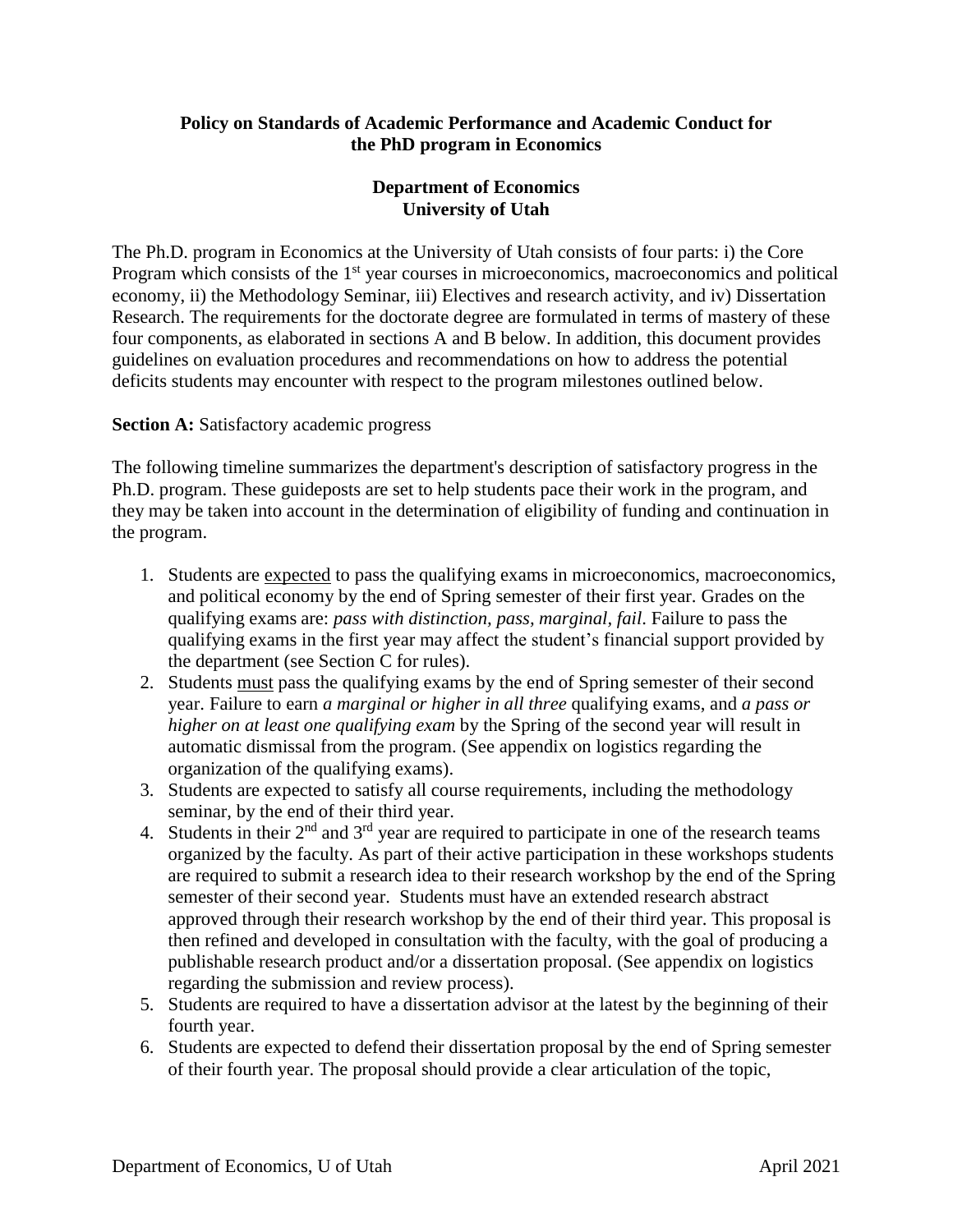expected contribution to the literature, the road map for the completion of the dissertation, and substantive work in one core chapter of the dissertation.

- 7. Students who are asked to revise the dissertation following the dissertation defense are expected to complete the required revisions and secure the approval of their advisor (Dissertation's Committee Chair) within one academic year.
- 8. Students are expected to have the final defense of dissertation by the end of their fifth year.

## **Section B:** Time Limit

The time limit for completing a Ph.D. degree in Economics is 7 (seven) years. Requests to exceed established time limits must be recommended by a candidate's supervisory committee, and approved by the departmental Director of Graduate Studies and the Dean of the Graduate School (see details in Section D). Students whose studies have been interrupted for long periods of time (beyond 10 years) and who have been granted extended time to complete their degrees may be required to complete additional courses, to pass the qualifying examinations, or otherwise to demonstrate that they are current in their field. (PPM 6-203 III.B).

#### **Section C:** Rules on minimum grades

Satisfactory progress in the PhD program also includes the following rules with respect to minimum grades and incompletes:

- 1. Students must maintain a 3.0 GPA in their graduate course work.
- 2. All economics courses must be taken for a minimum letter grade of C-. The Graduate School will not accept any grade below a C- as credit towards a graduate degree.
- 3. Students must take or retake courses to fulfill the research methodology requirement, until a grade of "B-" or better is earned.
- 4. Minimum passing grade in ECON 7590 and ECON 7800 is "B".

**Section D:** Evaluation procedures and recommendations

At the end of each Spring semester, all graduate students are evaluated on the progress in their study toward the doctoral degree. The evaluation is based on the *Student Report of Progress* which must be submitted at the beginning of April by the student together with comments by the Faculty Mentor, Committee Chair, Director of Graduate Studies, or Department Chair. Following evaluation, the Department is expected to inform students in writing of any academic deficiencies. The PhD Committee and/or the Chair of the department will also evaluate teaching performance at this time. The *Student Report of Progress* and the evaluation of teaching performance will also be used to determine:

- Teaching assignments for the coming year
- Continued financial support in the form of a Teaching or Research Assistantship (see additional rules on graduate student employment in Section E)

Failure to meet any of the expectations discussed in section A, B and C above means that either the student has not demonstrated competence in the discipline necessary for success within the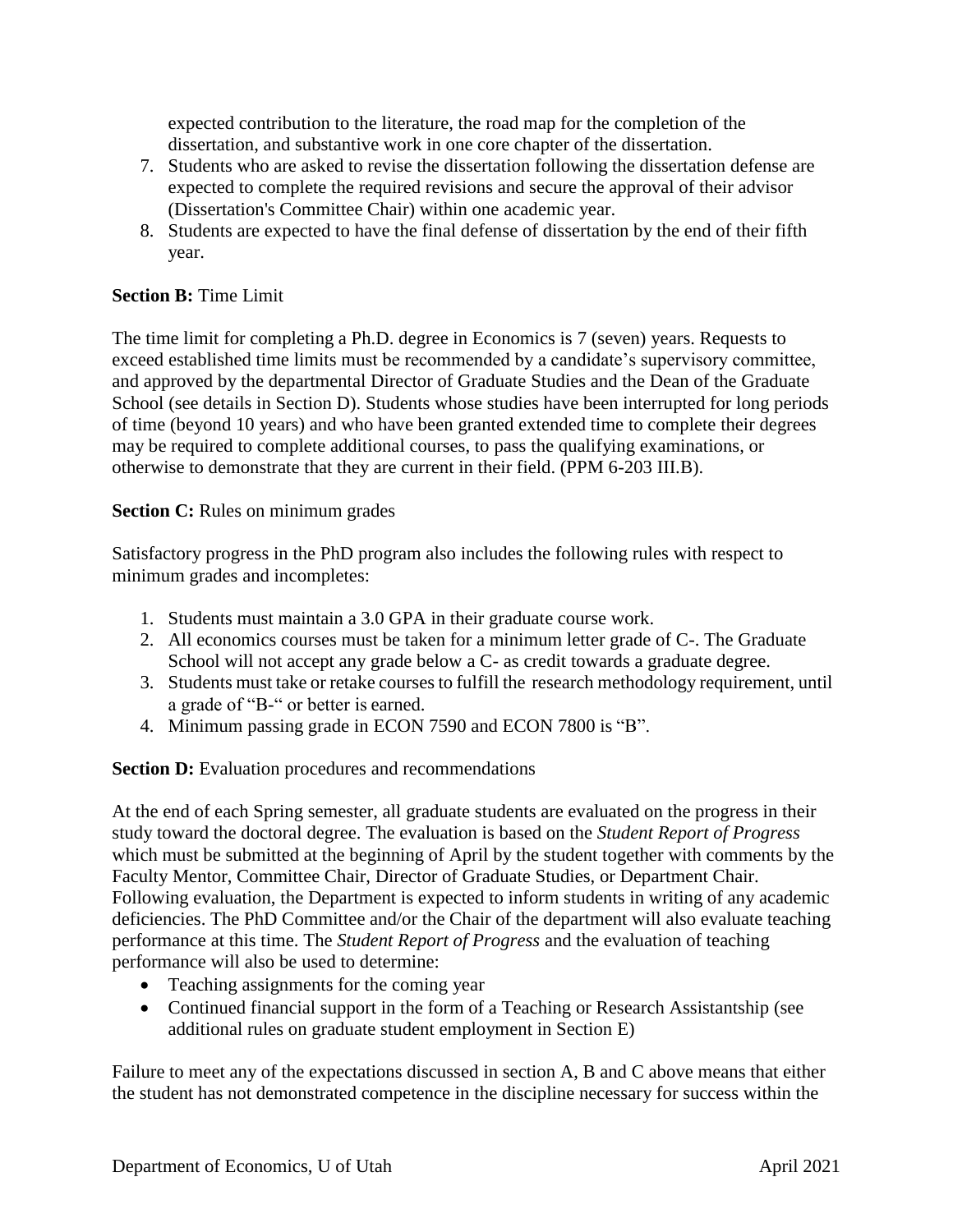Program, or that the student needs additional mentorship and support to achieve the milestones of the program. For these reasons, the following actions will be implemented as necessary:

- The student will be dismissed from the program if he or she fails to pass the qualifying exams as specified above by the end of the second year. This will be the case whether or not the student takes the qualifying exams at the end of the first year. The Department may grant an exception from this rule for documented medical emergencies\*, that legitimately prevent the student from taking the qualifying exams. The student should bring the emergency to the attention of the Director of Graduate Studies and the PhD Committee as soon as it is known. If the Director of Graduate Studies and the PhD Committee in conjunction with the Department Chair decides that the emergency is of sufficient magnitude as to excuse the student from taking the qualifying exam, then: if this would have been the student's first attempt at that qualifying exam, the student may take it two more times; and if this would have been the student's second attempt at that qualifying exam, the student may take it one more time.
- No-shows will be treated as failed exams unless an exception has been granted as described in the preceding paragraph.
- Students who fail to meet the academic expectations of 3 through 8 in section A, or who fail to meet other requirements specified for their program, will be required to communicate with the Director of the Graduate Studies, and subsequently with the faculty members of the PhD Committee to discuss their status in the program. The content of this communication will focus on their plan to correct the deficiency or leave the program with a degree of Master of Philosophy in Economics. Where applicable, the communication between the PhD Committee and the student may also include the student's advisor or academic mentor. The PhD Committee may accept the plan to correct the deficits, accept the plan after revisions, or propose a different approach to help the student get back on track. Note that if a student loses financial support in the form of a teaching assistantship, he or she may still be eligible for support in the form of a research assistantship, typically from his or her advisor.
- Students who receive a grade lower than a C- in an economics core course, or fail to meet the minimum required grades for the research methodology course and for ECON 7590 and ECON 7800 will be expected to work with the Department on a plan for remediation. The student will be notified in writing in a timely manner of the Department's plan for remediation of the deficiency.
- A student whose cumulative GPA falls below 3.0, even if he/she meets the minimum grade requirements above, will be placed on Departmental probation and notified in writing of their probationary status in a timely manner. A student placed on probation must bring his/her GPA above 3.0 within two semesters. Students are advised that a GPA lower than 3.0 will automatically lead to the suspension of the Graduate School tuition benefits received under the [Tuition Benefit Program.](http://gradschool.utah.edu/tbp/tuition-benefit-program-guidelines/)
- If the student fails to bring his/her GPA above 3.0 within the specified time frame, the student will work with the Department on a plan of remediation. Although the Department will try to tailor the remediation plan to each individual case, it may, for example, involve a set of courses recommended by the faculty (or the director of the program) which the student must pass with grades that will bring the student's GPA above 3.0.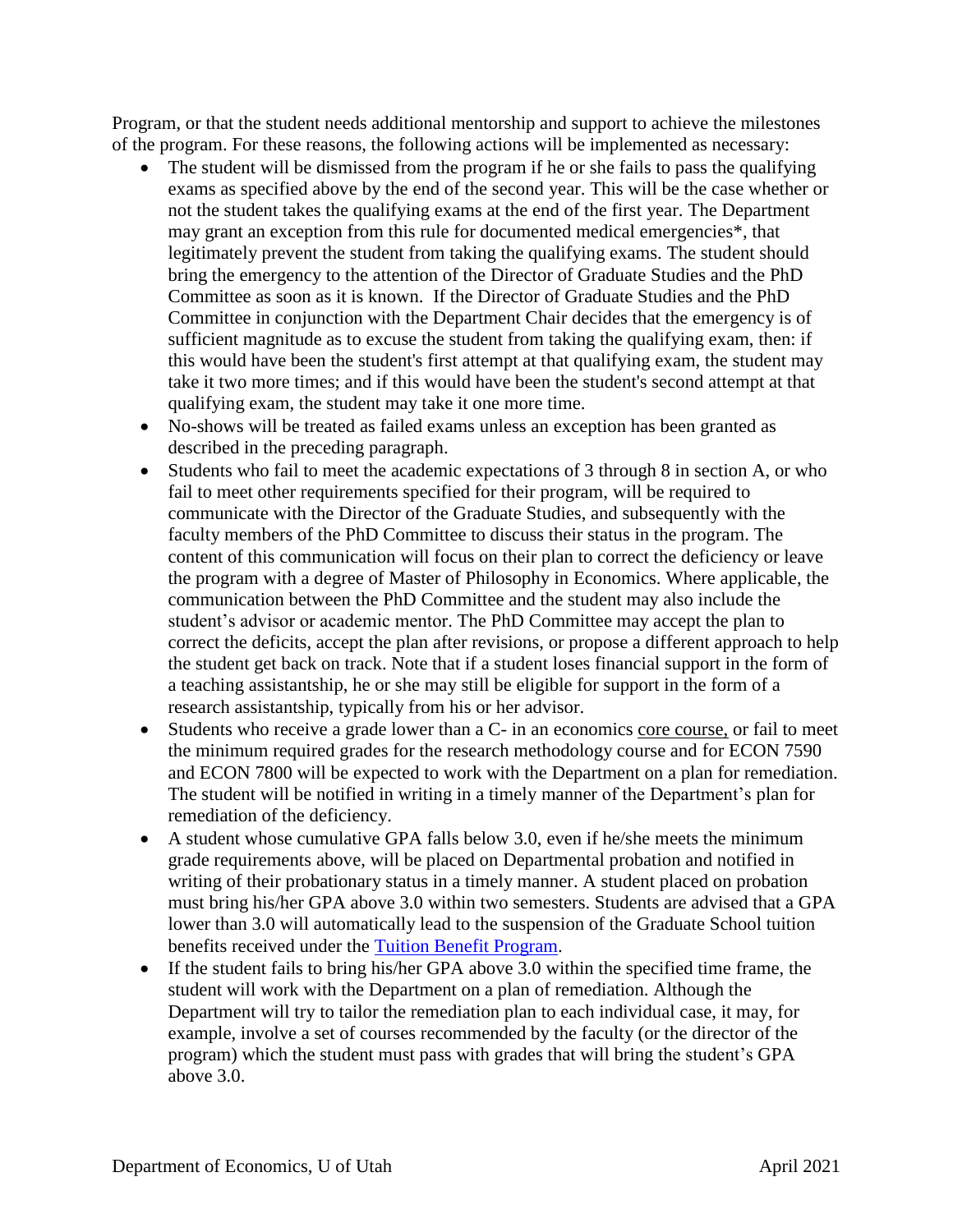Procedures for requesting a time-limit extension:

Students who have exceed the 7-year time limit specified in Section B, may petition the Department of Economics and the Dean of the Graduate School, for a time limit extension. The petition may request either a one-semester or two-semester extension. Further extensions will be considered for single semester extensions only, and any such request must provide a written update and a revised completion plan with updated milestones, dates, and signatures. The length of time extension should be handled on a case-by-case basis, justified in writing by the student's faculty advisor (chair of the thesis committee). The student will have to petition first the Department of Economics for supporting his/her petition for a time limit extension to the Graduate Dean.

- The petition file to the Department of Economics should include letters from the student and the faculty advisor outlining the reasons for the request, convincing evidence that the student's dissertation is in progress, and a plan and timeline for completion of the dissertation and final defense.
- A petition for an extension of a Graduate student career beyond the established time limits will, if initially approved by the Department of Economics, consist of a formal letter of request to the Graduate Dean. The letter will demonstrate that the student is in good standing. Good standing requires that the student has a satisfactory GPA for graduation, formed a supervisory committee, that a program of study has been completed and approved by the faculty and the Director of Graduate Studies/department chair, and that they have defended their thesis proposal as required by the department. These must be fully updated in Grad Tracking. The letter must demonstrate a firm commitment by the department, faculty advisor, and the student to complete the agreement, including any commitments for financial support, and must provide a demonstration that the proposed path to graduation is feasible. The letter will be accompanied by a written completion plan that is signed by the student, the faculty advisor, and the director of graduate studies or department chair.
- The completion plan lays out specific milestones leading to completion, and dates for the completion of the milestones. The milestones must include formal evaluation meetings with the supervisory (thesis) committee at least once per semester (if a thesis defense does not occur within the semester). Failure to complete the milestones by the specified deadline may result in the dismissal from the program (the supervisory committee would review such a situation and make a recommendation).
- The student will be dismissed from the program or offered the option to leave the program with a degree of Master of Philosophy in Economics if the petition for a time limit extension is not approved by the Department of Economics, or by the dean of the Graduate School. The student will be dismissed from the program or offered the option to leave the program with a degree of Master of Philosophy in Economics if the student fails to successfully defend and submit the dissertation to the Thesis Office by the dates stipulated in the (approved) petition.

This policy applies to students enrolled in the PhD program in Economics at the University of Utah. Students seeking exceptions to Departmental rules should seek advice from the Director of the Graduate Program as to the appropriate avenue to pursue. The student may decide to appeal for exceptions to Department rules. In a first stage, such appeals will be discussed by the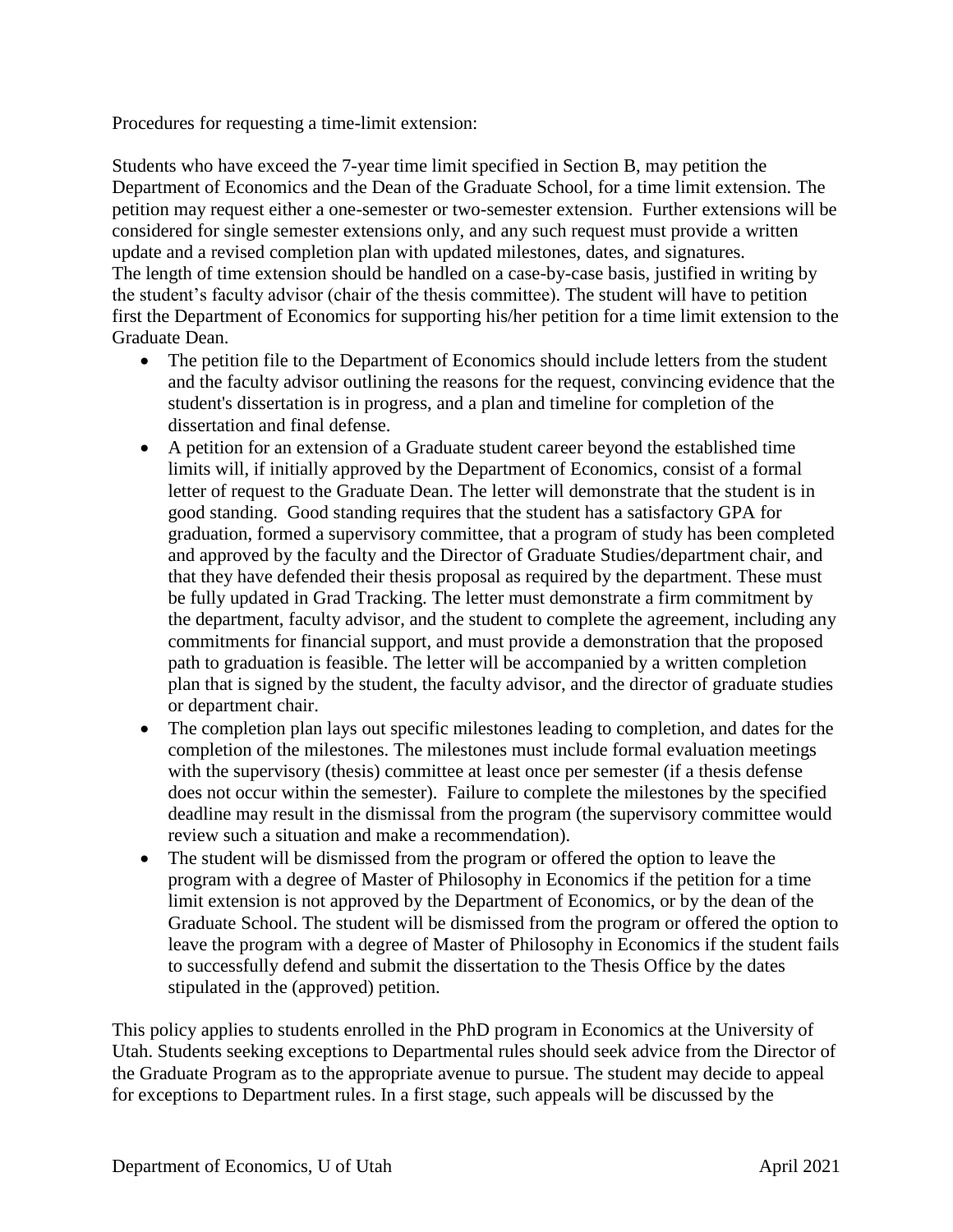Director of Graduate Studies and the PhD committee in conjunction with the Department Chair. If the petition concerns an exception to the student's dismissal and if circumstances that have prevented the student from meeting the program's academic milestones are deemed to be sufficiently convincing, the petition will be discussed and voted on by the entire faculty.

Actions arising from this policy may also be appealed by the student using the appeals process outlined by the University of Utah – Appeals of Grades and Other Academic Actions.

\*Any student who feels that a medical condition or disability prevents her/him from meeting any of the academic requirements of this policy must consult with the University's Center for Disability Services (CDS) in a timely manner. The CDS will determine whether academic accommodations should be granted to address the asserted disability.

## **Section E:** Policy for terminating Graduate student employment

University Policy 6-309 regulates the procedure of hiring and firing of Teaching Assistants, among other academic staff, in cases of neglect of duties. In addition, all graduate TA's, RA's and GA's must perform their duties each semester in what the Economics Department deems a satisfactory manner or they will be relieved of their designated duties which will terminate all compensation and tuition benefits for the semester, thus making the student responsible to repay the tuition fees for the semester in which they are terminated.

#### Satisfactory manner is defined as follows:

 1) TA's/Graduate Student Instructors - Must receive midterm course evaluations which are satisfactory in the judgment of the Department Chair. If the Chair believes the Instructor's performance has not been satisfactory, the Instructor must meet with the Chair, the PhD Director, and/or the Undergraduate Director to discuss and produce a plan of action that will help the Instructor improve his/her teaching performance. Failure to meet for this purpose or to follow through on an agreed-upon plan will result in loss of all guaranteed compensation and funding, and the TA/Instructor will be obligated to repay all tuition fees that previously had been covered by the funding for that semester.

 2) RA's - Professors with whom RA's have been assigned to assist with research must be satisfied with the amount and quality of the RA's production. If not, Professor and RA will meet, discuss and agree on a possible plan of action to improve the amount and quality of research. If after two weeks the RA has not made significant progress toward the plan of action agreed upon, he may be terminated from his duties as an RA and lose all compensation and tuition funding guaranteed for the semester. He will then be obligated to repay all tuition fees that were previously covered by funding for that particular semester.

 3) GA's - Must provide satisfactory service to the Professor to whom the student was assigned to assist for the semester. If the professor is unsatisfied with the performance of the TA, the professor, student and chair, if deemed necessary, will implement a plan, agreed upon by all involved, that will enhance the working relationship between the student and professor. The student will have two weeks from that time to exhibit a commitment towards this plan and